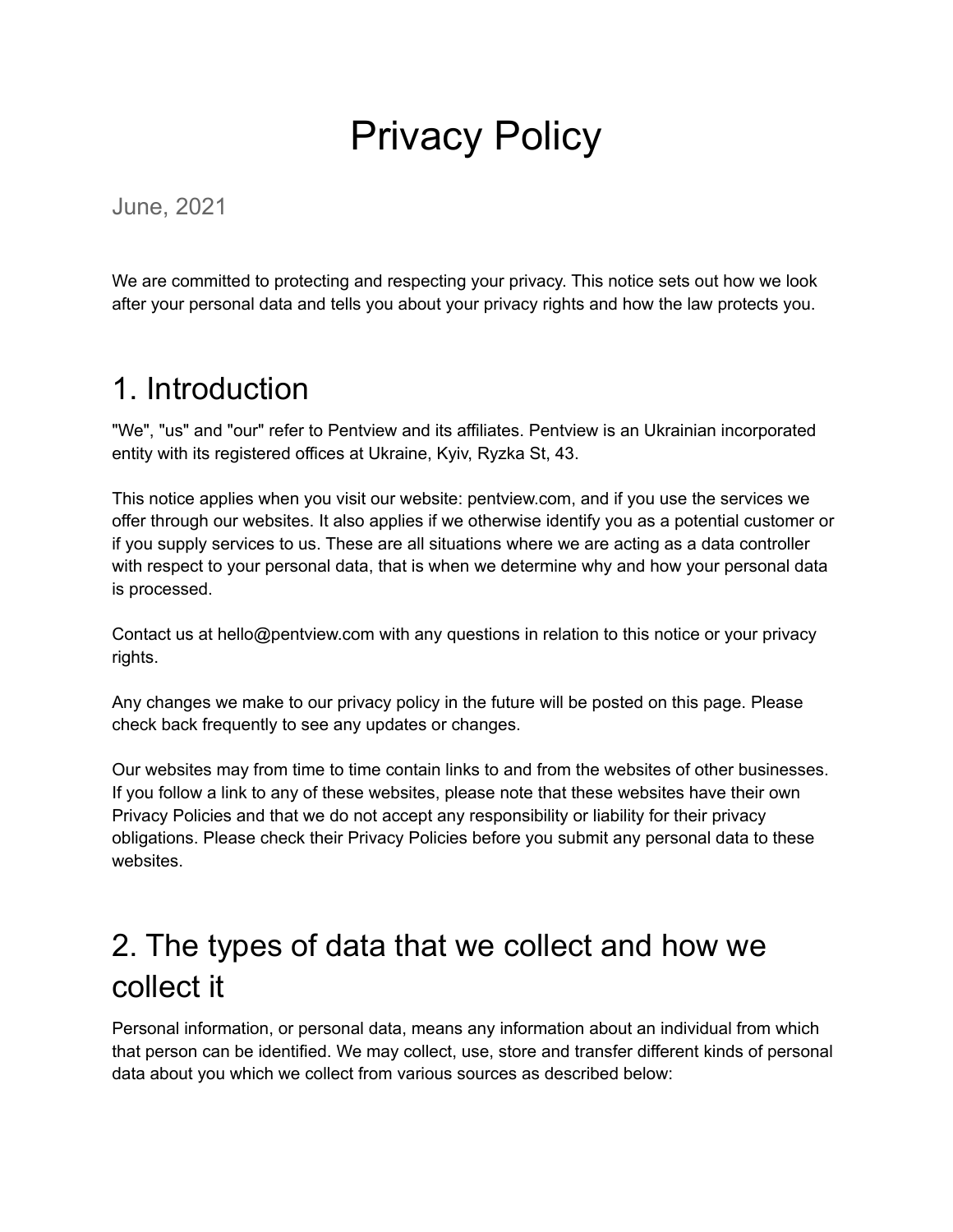- Identity Data: includes first name, last name and email address. We collect this data directly from you when you set up an account with us to use our services.
- Contact Data: includes name, email address, work details, address and telephone numbers. We collect this data from you when you request information about our products and services or create an account to use our services. We may also collect this data from third parties, such as trusted lead generators or from publicly available sources such as Linked In and other websites.
- Publication Data: includes details you choose to publish via our websites to others including your Identity Data and Contact Data when you provide testimonials on our websites.
- Transaction Data: includes details of our products and services you have purchased and payments made via our websites. All payments are made through our payment processor. We collect certain of your card details and billing address so that you may make payments to us and to identify your transactions. The source of Transaction Data is yourself and our payment processor.
- Technical Data: includes internet protocol (IP) address, browser type and version, time zone setting and location, browser plug-in types and versions, operating system and platform and other technology on the devices you use to access our websites. We collect this data by the use of cookies and other similar technologies. See our Cookie Policy for details.
- Usage Data: includes information about how you use our websites, products and services. We use third party providers like Google Analytics to collect this data by way of cookies and other similar technologies. See our Cookie Policy for further details.
- Marketing and Communications Data: includes your preferences in receiving marketing communications from us. We collect this information when you sign up for our newsletters, request a demo or other information about our products and services, sign up for a trial or create a user account with us and when you update us with your marketing preferences at any time.
- Profile Data: is data that contributes to building a behavioural profile of you which is built up from a combination of information, for example, your name, username, purchases or orders made by you, your online behaviour and browsing patterns, the electronic devices you use, your interests, preferences, demographics, location data, any feedback and survey responses. We collect this information directly from you when you communicate such information to us, from cookies and other similar technologies which provide information about your online behaviour and browsing patterns and from third party publicly available sources. See our Cookie Policyfor further details.

We may also collect, use and share Anonymised Data and Aggregated Data such as statistical or demographic data for any purpose. Anonymised and aggregated data may be derived from your personal data but is not considered personal data in law as this data does not directly or indirectly reveal your identity. For example, we may aggregate statistics to understand usage of our websites.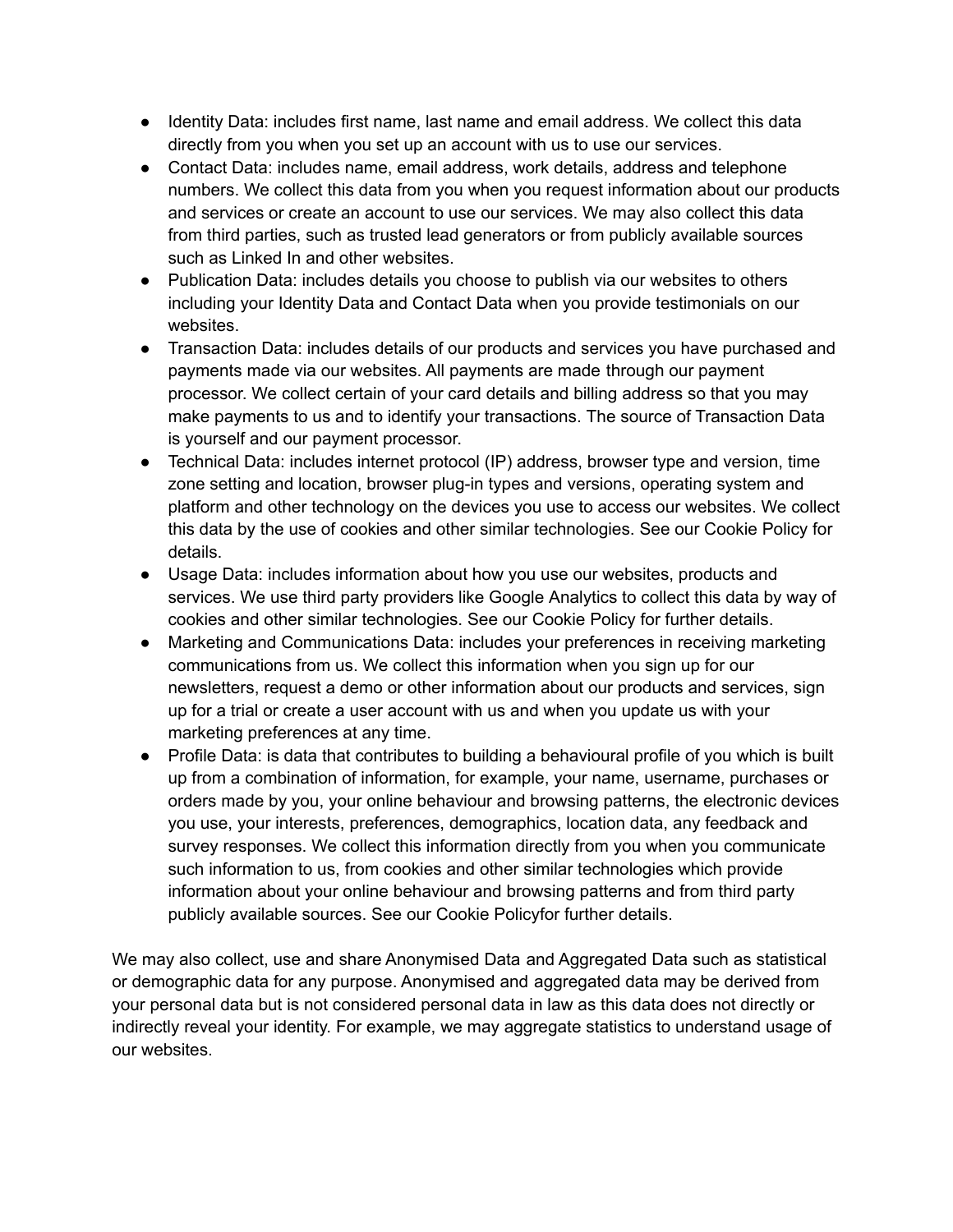We do not collect any Special Categories of Personal Data about you (this includes details about your race or ethnicity, religious or philosophical beliefs, sex life, sexual orientation, political opinions, trade union membership, information about your health and genetic and biometric data). Nor do we collect any information about criminal convictions and offences.

# 3. How we use your personal data

We will only use your personal data when the law allows us to. Most commonly, we will use your personal data in the following circumstances:

- Where you have given your consent to the processing of your personal data for a particular purpose.
- Where it is necessary for the performance of a contract with you or to take steps to enter into a contract with you.
- Where it is necessary for our legitimate interests (or those of a third party) and your interests and fundamental rights do not override those interests.
- Where we need to comply with a legal or regulatory obligation.
- Purposes for which we will use your personal information

The purposes for which we will process your personal information and the lawful basis of processing on which we rely are described below.

- To register you as a user of our services (whether for a trial or paid subscription) and create your user account so that you may access our services;
- To provide the functionality of our services that you have requested via our web platforms;
- To administer and support the services you have requested including to send service notifications, manage and support the provision of your services, to manage and collect payments and to exercise our legal rights;
- To manage our relationship with you which will include:
	- (a) Notifying you about changes to our terms or Privacy Policy;
	- (b) Asking you to update your information;

(c) Dealing with any issues or feedback you may have or asking you to complete a survey;

- To administer, protect and manage our business and websites (including troubleshooting, business operational analysis, testing, system maintenance, support, reporting and hosting of data);
- To follow up sales leads whether sourced by way of sign-up to a trial, demo request or request for information, by third party lead or from internal research;
- To send you marketing communications;
- To use data analytics to improve our websites, products/services, marketing, user relationships and experiences;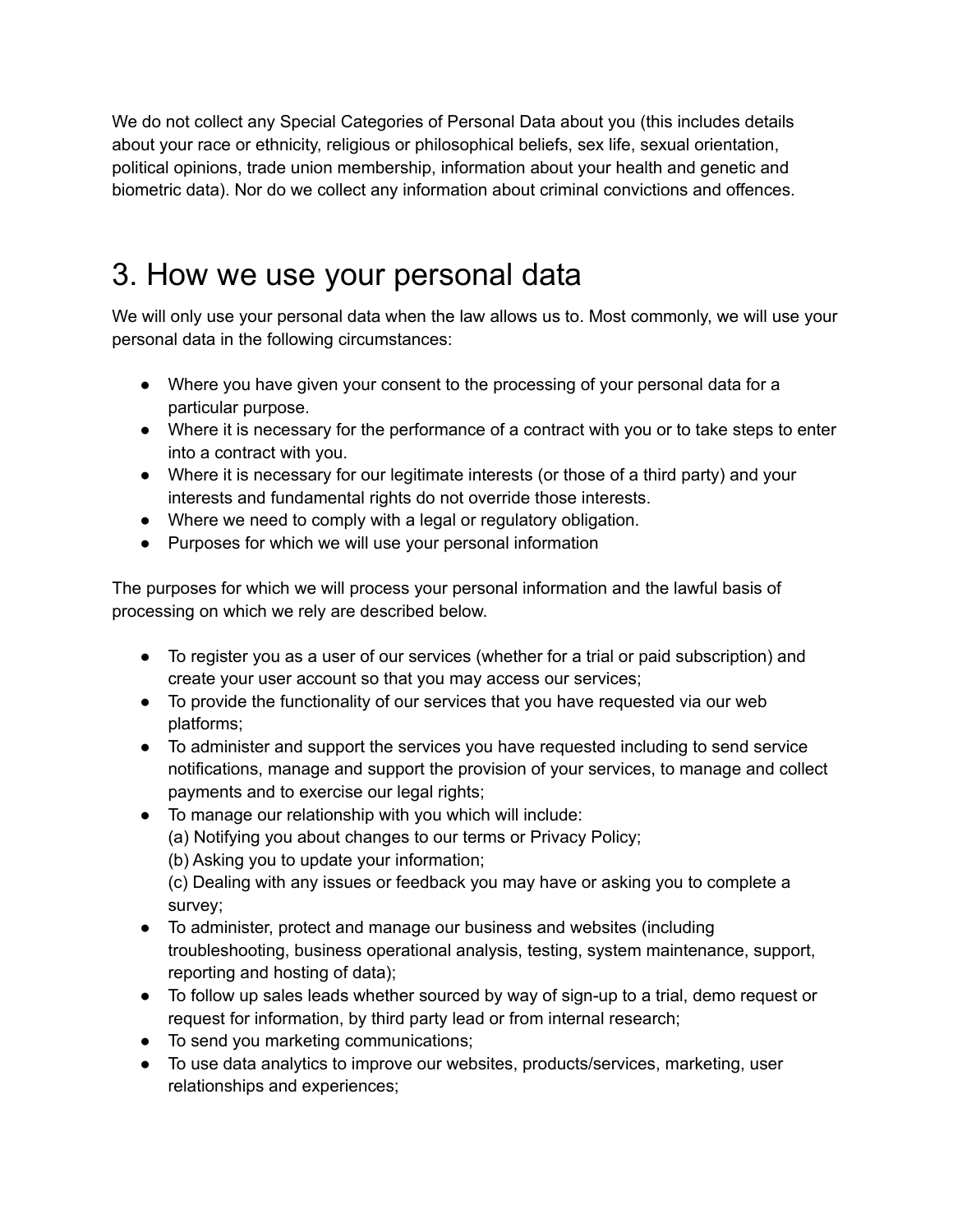- To build profiles of potential purchasers of our products and services and to identify potential purchasers of our products and services;
- To deliver targeted website content and advertisements to you both on our websites and via third party platforms and measure and understand the effectiveness of the advertising we serve to you;
- To purchase goods and services from you for our business.

### Children

Our services are not directed to individuals under the age of 13 and you may only create an account to use our services if you are 18 or over.

### Marketing

You will receive our marketing communications if you have specifically consented to receive them.

If you have already purchased our products and services and/or signed up for a trial, we may send you information about our similar products or services under soft opt-in consent. Consent in this scenario is taken as given because you have signed up to receive our services already.

You may also receive our marketing communications in your business capacity if you have requested information from us, if you provided us with your details or if we have identified you as someone who may be interested in our products/services.

You can unsubscribe from our marketing messages at any time by following the opt-out links on any marketing message sent to you or by emailing hello@pentview.com at any time.

### Marketing, advertising and profiling

We build behavioural profiles of potential purchasers of our products and services and use these to identify and target potential purchasers of our products and services. We build these profiles from Profile Data we collect about you and use it to send you relevant information about our products and services. We also use it to identify the types of people that are interested in our products and services. We use third-party advertising platforms, such as Facebook, Google, Linked In etc. to send you advertising messages that are targeted at you, based on your Profile Data. We use various third-party solutions to help us with these targeted messages. We share your personal information with the third-party advertising platforms, and they will attempt to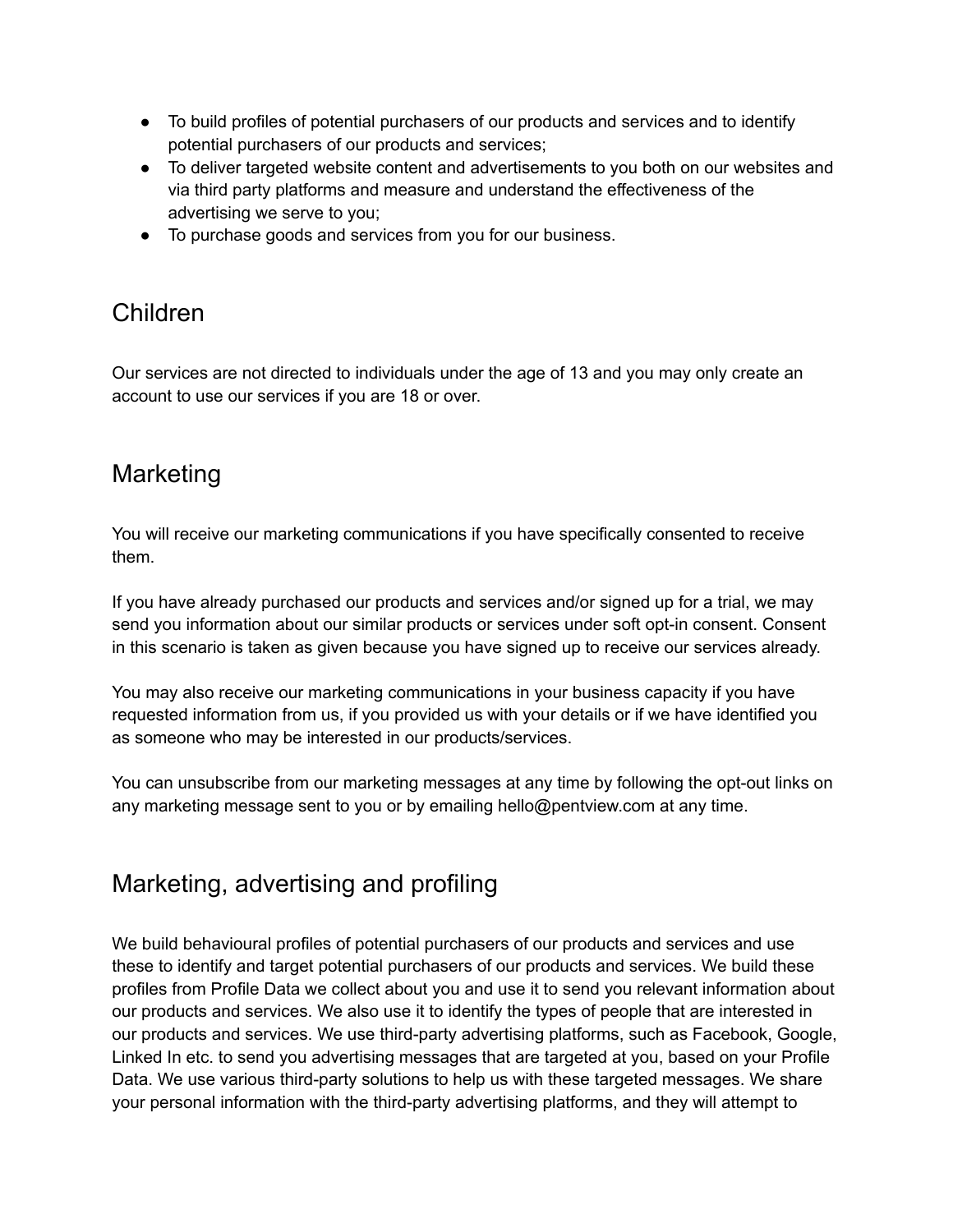match your profile in their database to determine when to show you our advertisements. We analyse information from advertising campaigns to understand their effectiveness. Third-party advertising platforms set their own cookies on our websites which collect information about your visits to our websites. Details of the cookies set and how to manage or decline the setting of advertising and profiling cookies are set out in our Cookie Notice. You can opt out of targeted marketing by emailing hello@pentview.com at any time. We do not make any decisions based on such profiling which produce legal effects on you.

### Payments and Profiling

Our payment processor (see Payments via our websites) uses technology to help it make decisions about financial transactions and your card payments which may prevent you from accessing our services or continuing to use our services. In this role, our Payment Processor acts as controller and may monitor insights and patterns of payment transactions and other online signals to reduce the risk of fraud, money laundering and other harmful activity.

# 4. Providing your personal data to others

#### Payments via our websites

In processing payment transactions, the Payment Processor acts as a data processor to us but in carrying out fraud monitoring, prevention and detection services, it acts as controller and may monitor insights and patterns of payment transactions and other online signals to reduce the risk of fraud, money laundering and other harmful activity.

On completion of payment, our Payment Processor will provide us with limited payment details (your name, billing address, billing email, card type, expiry date and the last four digits of your payment card number) so that we can manage payment transactions and your account. Full payment details are held securely by the Payment Processor.

#### Others with whom we may share personal data

We share limited personal data with Pentview affiliates only to the extent required to provide our services and for internal administration purposes.

We share your personal data with selected third parties, including: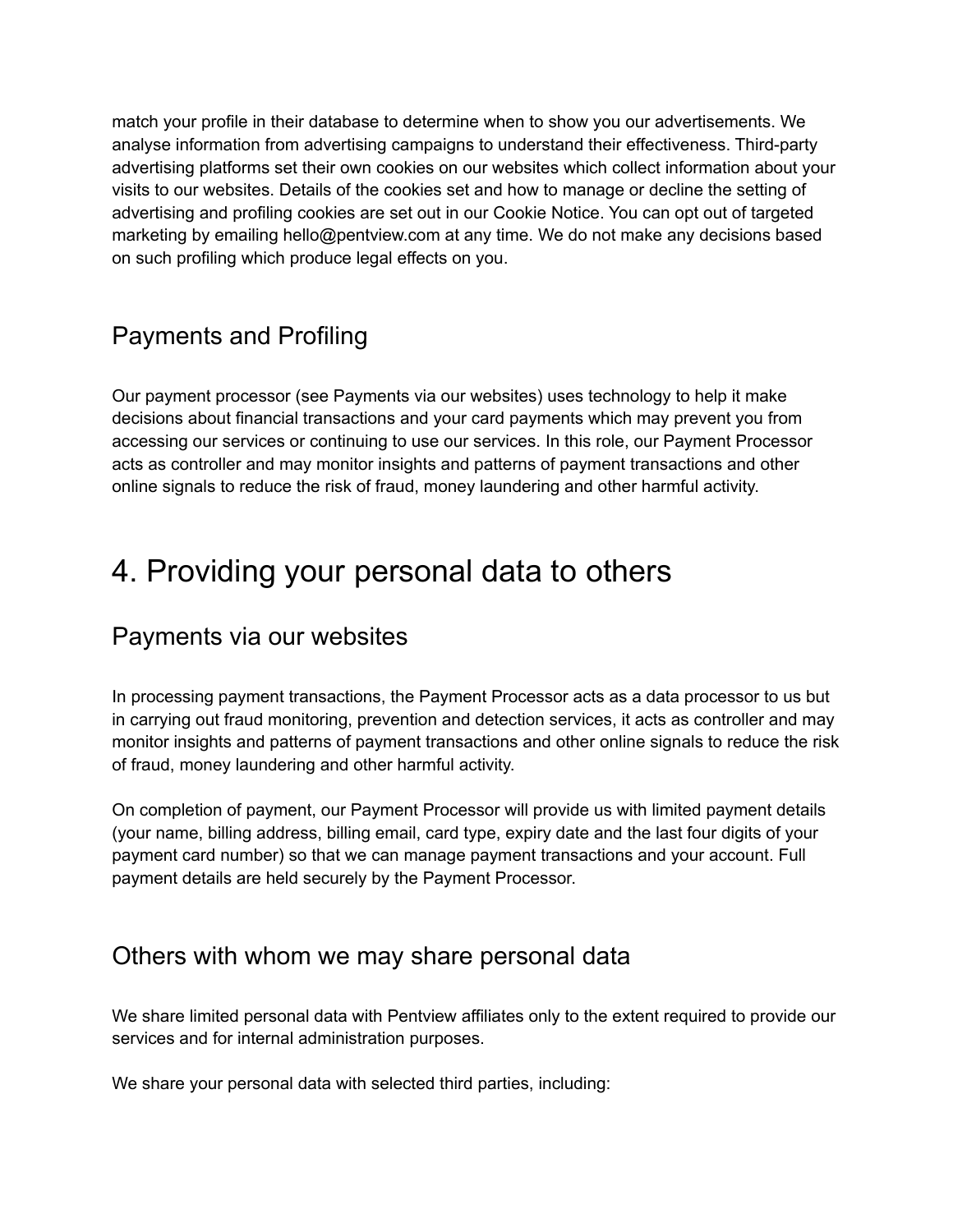- third party service providers who we use to help manage our business. Please email hello@pentview.com if you would like details of our service providers.
- third party apps that you use to sell, support and fulfil your orders but only if you have chosen to integrate any such apps with our services.
- insurers and/or professional advisers insofar as reasonably necessary for the purposes of obtaining or maintaining insurance coverage, managing risks, obtaining professional advice, or the establishment, exercise or defence of legal claims.
- taxation authorities, regulators, law enforcement agencies and other authorities if required by such authorities or by due process of law.
- third parties to whom we may choose to sell, transfer, or merge parts of our business or our assets.

# 5. Data security

We have put in place appropriate security measures to prevent your personal data from being accidentally lost, used or accessed in an unauthorised way, altered or disclosed. In addition, we limit access to your personal data to those employees, agents, contractors and other third parties who have a business need to know.

We have put in place procedures to deal with any suspected personal data breach and will notify you and any applicable regulator of a breach where we are legally required to do so.

# 6. Retaining and deleting personal data

We will retain your personal data for as long as necessary to provide you with our services and for so long as you do not wish to unsubscribe from our marketing communications or from receiving targeted advertising. We will also retain your personal data as necessary to fulfil our contractual obligations and to comply with our legal obligations, resolve disputes, and enforce our agreements.

Where we no longer need to process your personal data for the purposes set out in Section 3 of this Privacy Policy, we will delete your personal data from our systems unless we need to retain a limited amount of information to make sure that we act in accordance with your wishes.

Where permissible, we will also delete your personal data on your request. Information on how to make a deletion request can be found in Section 7, Your rights.

Please email hello@pentview.com if you would like details of our retention periods for different kinds of personal data.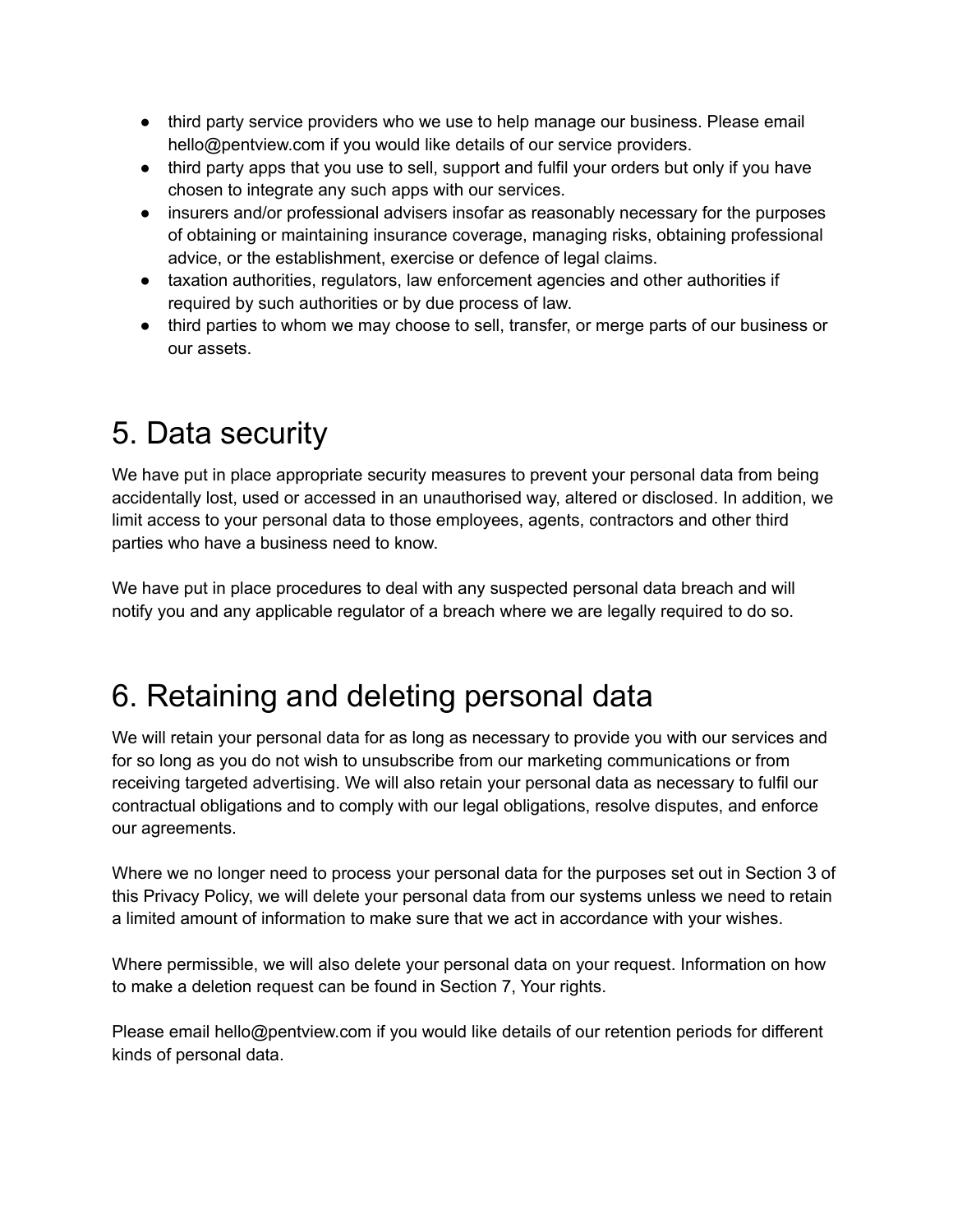# 7. Your rights

You have certain legal rights with respect to your personal information depending on your location and applicable laws. You may exercise your rights at any time by contacting us at hello@pentview.com

### Your rights:

- Right of access: You have the right to access any personal data we hold about you: we will provide a copy of your personal data that we hold together with details of the purposes of the processing, the types of personal data we hold and the people to whom your personal data has been disclosed.
- Right to rectification: You have the right to have inaccurate or incomplete personal data corrected or to restrict the processing of personal data whilst the accuracy is checked.
- Right to erasure: You have the right to ask to have personal data we hold about you erased. This enables you to ask us to delete or remove personal data where there is no good reason for us continuing to process it. You also have the right to ask us to delete or remove your personal data where you have successfully exercised your right to object to processing (see below), where we may have processed your information unlawfully or where we are required to erase your personal data to comply with law.
- Right to data portability: In certain circumstances, you have the right to have data we hold about you transferred to yourself or another data controller. Note, this right only applies to information that is processed by automated means which you initially provided consent for us to use or where we used the information to perform a contract with you.

Right to object . You have the right to:

- ask us not to process your personal data for direct marketing purposes
- object, on grounds relating to your particular situation, to the processing of your personal data (including profiling) where we are relying on a legitimate interest.
- Right to withdraw consent: You have the right to withdraw consent at any time where we are relying on consent to process your personal data. However, this will not affect the lawfulness of any processing carried out before you withdraw your consent.
- Right to complain: You have the right to lodge a complaint with the Ukrainian Data Protection commissioner, the Ukraine Information Commissioner's Office or other data protection supervisory authority applicable to you if you are unhappy with the way we are handling your personal data.

How We Collect, Use, and Disclose Your Personal Information. The types of data that we collect and how we collect it section describes the personal information we may have collected over the last 12 months, including the categories of sources of that information. We collect this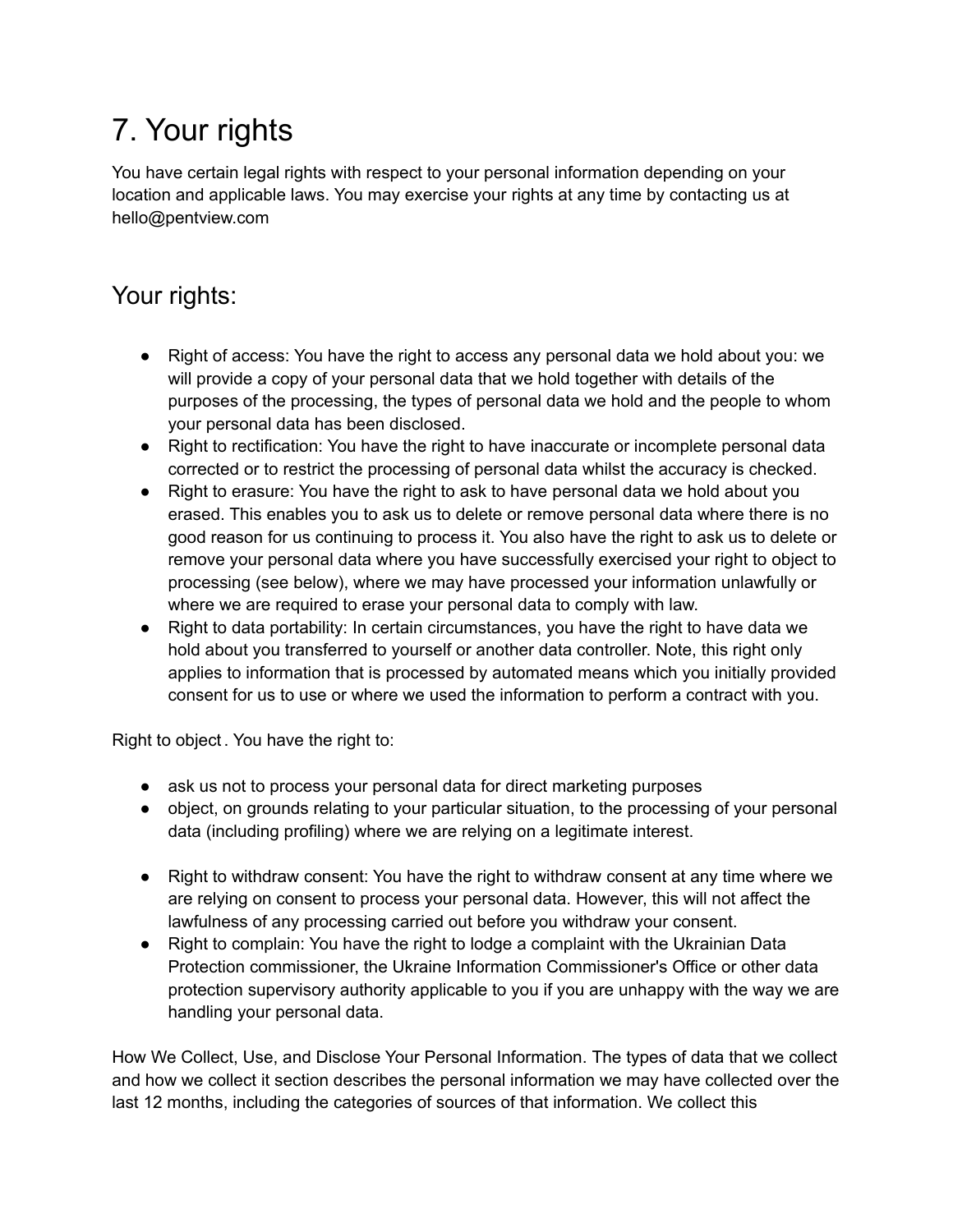information for the purposes described in the How we use your personal data section. We share this information as described in the Providing your personal data to others section. We use cookies, including advertising cookies, as described in our Cookie Policy.

Exercising the right to know. You may request, up to twice in a 12-month period, the following information about the personal information we have collected about you during the past 12 months:

- the categories and specific pieces of personal information we have collected about you;
- the categories of sources from which we collected the personal information;
- the business or commercial purpose for which we collected the personal information;
- the categories of third parties with whom we shared the personal information; and
- the categories of personal information about you that we disclosed for a business purpose, and the categories of third parties to whom we disclosed that information for a business purpose.

Exercising the right to delete. You may request that we delete the personal information we have collected from you, subject to certain limitations under applicable law.

Exercising the right to opt-out from a sale. You may request to opt out of any "sale" of your personal information that may take place.

Non-discrimination. The CCPA provides that you may not be discriminated against for exercising these rights.

### What we may need from you

We may need to request specific information from you to help us confirm your identity and ensure your right to access your personal data (or to exercise any of your other rights). This is a security measure to ensure that personal data is not disclosed to any person who has no right to receive it. We may also contact you to ask you for further information in relation to your request to speed up our response.

### Time limit to respond

We try to respond to all legitimate requests within one month. Occasionally it may take us longer than a month if your request is particularly complex or you have made a number of requests. In this case, we will notify you and keep you updated.